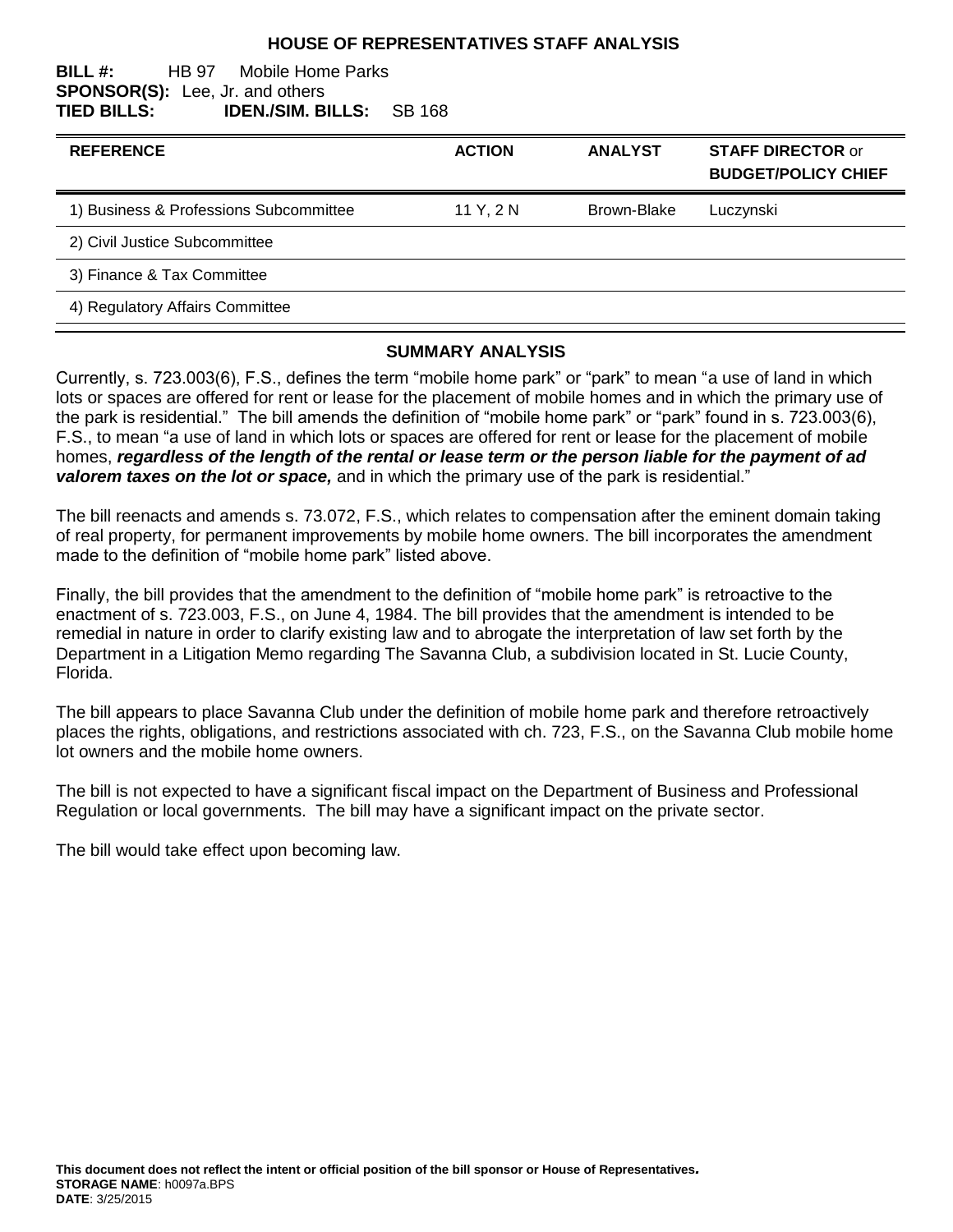### **FULL ANALYSIS**

# **I. SUBSTANTIVE ANALYSIS**

## A. EFFECT OF PROPOSED CHANGES:

### **Current Situation**

Chapter 723, F.S., is known as the "Florida Mobile Home Act" and provides for the regulation of mobile homes by the Division of Florida Condominiums, Timeshares, and Mobile Homes (Division) within the Department of Business and Professional Regulation (Department). The act was created to address the unique relationship between a mobile home owner and a mobile home park owner. The act provides in part that:

The Legislature finds that there are factors unique to the relationship between a mobile home owner and a mobile home park owner. Once occupancy has commenced, unique factors can affect the bargaining position of the parties and can affect the operation of market forces. Because of those unique factors, there exist inherently real and substantial differences in the relationship which distinguish it from other landlord-tenant relationships. The Legislature recognizes that mobile home owners have basic property and other rights which must be protected. The Legislature further recognizes that the mobile home park owner has a legitimate business interest in the operation of the mobile home park as part of the housing market and has basic property and other rights which must be protected.<sup>1</sup>

The provisions in ch. 723, F.S., apply to residential tenancies where a mobile home is placed upon a lot that is rented or leased from a mobile home park that has 10 or more lots offered for rent or lease.<sup>2</sup>

Section 723.003(3), F.S., defines the term "mobile home" to mean "a residential structure, transportable in one or more sections, which is 8 body feet or more in width, over 35 body feet in length with the hitch, built on an integral chassis, designed to be used as a dwelling when connected to the required utilities, and not originally sold as a recreational vehicle, and includes the plumbing, heating, airconditioning, and electrical systems contained therein."

Section 723.003(6), F.S., defines the term "mobile home park" or "park" to mean "a use of land in which lots or spaces are offered for rent or lease for the placement of mobile homes and in which the primary use of the park is residential."

Section 723.003(8), F.S., defines the term "mobile home subdivision" to mean "a subdivision of mobile homes where individual lots are owned by owners and where a portion of the subdivision or the amenities exclusively serving the subdivision are retained by the subdivision developer."

The terms "mobile home park," "park," and "mobile home subdivision" have remained unchanged since the enactment of the Florida Mobile Home Act in 1984.<sup>3</sup>

Section 723.031(4), F.S., provides that "no rental agreement shall be offered by a park owner for a term of less than 1 year, and if there is no written rental agreement, no rental term shall be less than 1 year from the date of initial occupancy; however, the initial term may be less than 1 year in order to permit the park owner to have all rental agreements within the park commence at the same time. Thereafter, all terms shall be for a minimum of 1 year."

#### **Mobile Home Park Owner's Obligations**

 $\overline{a}$ 

 $2$  s. 723.002(1), F.S.

**STORAGE NAME**: h0097a.BPS **PAGE: 2** 3 *See* ch. 84-80, L.O.F. The definitions in s. 723.003, F.S., were formerly in s. 720.103, F.S. (1984).

**DATE**: 3/25/2015

<sup>1</sup> s. 723.004(1), F.S.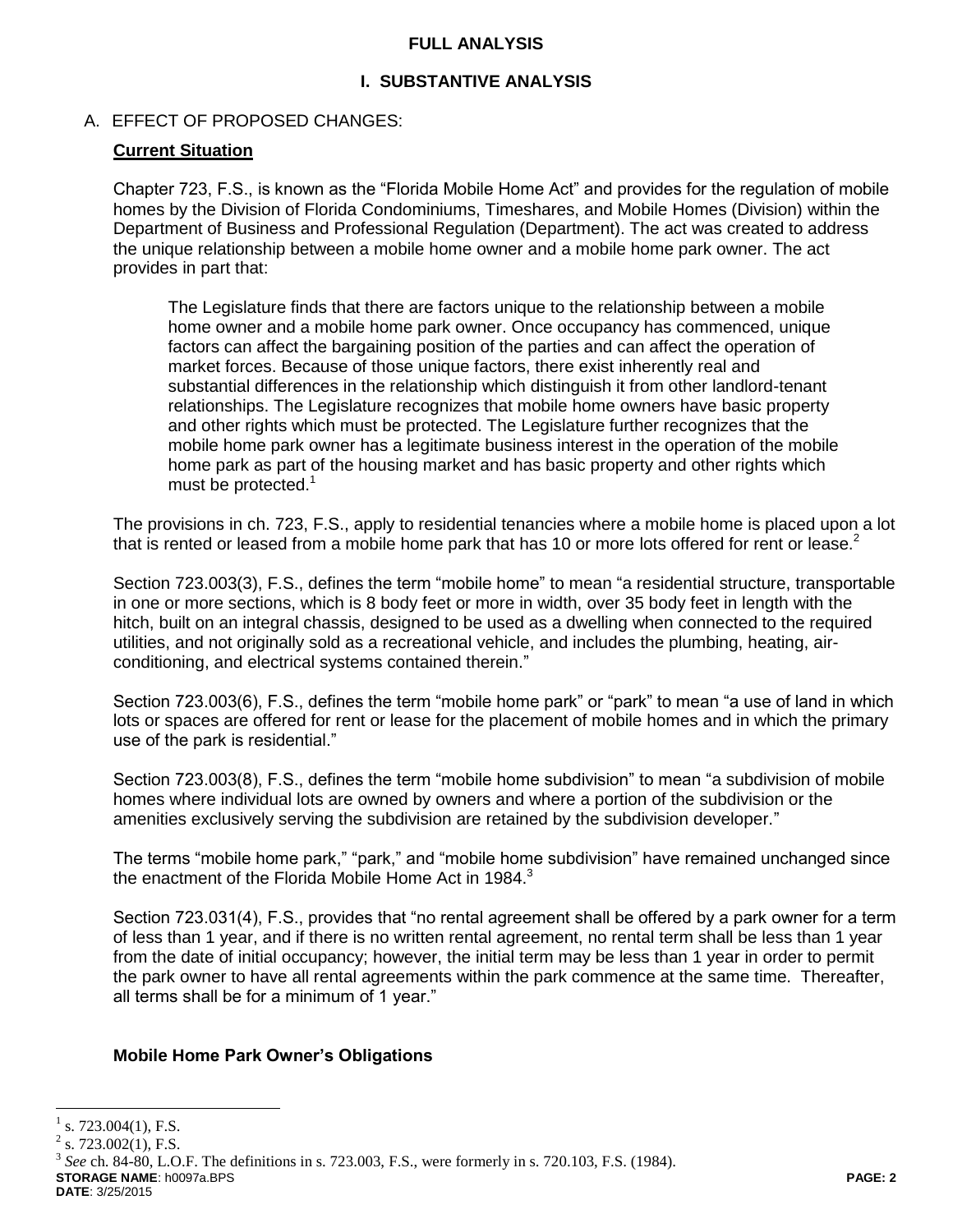For mobile home parks containing 26 or more lots, s. 723.011, F.S., requires the park owners to:

- File a prospectus with the Division for mobile home parks containing 26 or more lots. The prospectus in a mobile home park is the document that governs the landlord-tenant relationship between the park owner and the mobile home owner. The prospectus or offering circular, together with its attached exhibits, is a disclosure document intended to afford protection to the homeowners and prospective homeowners in the mobile home park. The purpose of the document is to disclose the representations of the mobile home park owner concerning the operations of the mobile home park; $4$
- Deliver to the homeowner a prospectus approved by the Division prior to entering into an enforceable rental agreement for a mobile home lot;
- Furnish a copy of the prospectus with all attached exhibits to each prospective lessee prior to the execution of the lot rental agreement or at a time of occupancy, whichever occurs first. Upon delivery of a prospectus to a prospective lessee, the lot rental agreement is voidable by the lessee for a period of 15 days; and
- $\bullet$  Not increase the lot rental amount until an approved prospectus has been delivered.<sup>5</sup>

In cases where mobile home parks contain at least 10 lots but no more than 25 lots, the mobile home park owners are not required to provide a prospectus. Rather, s. 723.013, F.S., provides that when a park owner does not provide a prospectus prior to the execution of a rental agreement or prior to the purchaser's occupancy, the park owner shall give written notification of the following information prior to the purchaser's occupancy:

- The nature and type of zoning under which the mobile home park operates; the name of the zoning authority which has jurisdiction over the land comprising the mobile home park; and a detailed description containing all information available to the mobile home park owner, including the time, manner, and nature, of any definite future plans which he or she has for future changes in the use of the land comprising the mobile home park or a portion thereof;
- The name and address of the mobile home park owner or a person authorized to receive notices and demands on his or her behalf; and
- All fees and charges, assessments, or other financial obligations not included in the rental agreement and a copy of the rules and regulations in effect.

Finally, s. 723.022, F.S., requires all park owners to maintain buildings and improvements in common areas in a good state of repair and maintenance, maintain the common areas in a good state of appearance, safety, and cleanliness, and provide access to the common areas, including buildings and improvements thereto, at all reasonable times for the benefit of the park residents and their guests.

Additional mobile home park owner obligations found in ch. 723, F.S., provide the following:

- The mobile home park owner shall pay to the Division an annual fee of \$4 for each mobile home lot within the mobile home park, plus a \$1 surcharge to be deposited in the Florida Mobile Home Relocation Trust Fund;<sup>6</sup>
- The mobile home park owner must provide a 90 day notice prior to any lot rental amount increase; 7 and
- If a prospectus is not provided to the prospective lessee prior to the execution of a lot agreement or prior to occupancy, the rental agreement is voidable by the lessee until 15 days after the receipt by the lessee of the prospectus;<sup>8</sup>

# **Savanna Club Litigation Memorandum**

**STORAGE NAME**: h0097a.BPS **PAGE: 3 DATE**: 3/25/2015

 $\overline{a}$  $4$  s. 723.011(3), F.S.

 $5$  s. 723.031(7), F.S.<br> $6$  s. 723.007, F.S.

s. 723.007, F.S.

<sup>7</sup> s. 723.037(1), F.S.

 $8$  s. 723.014(1), F.S.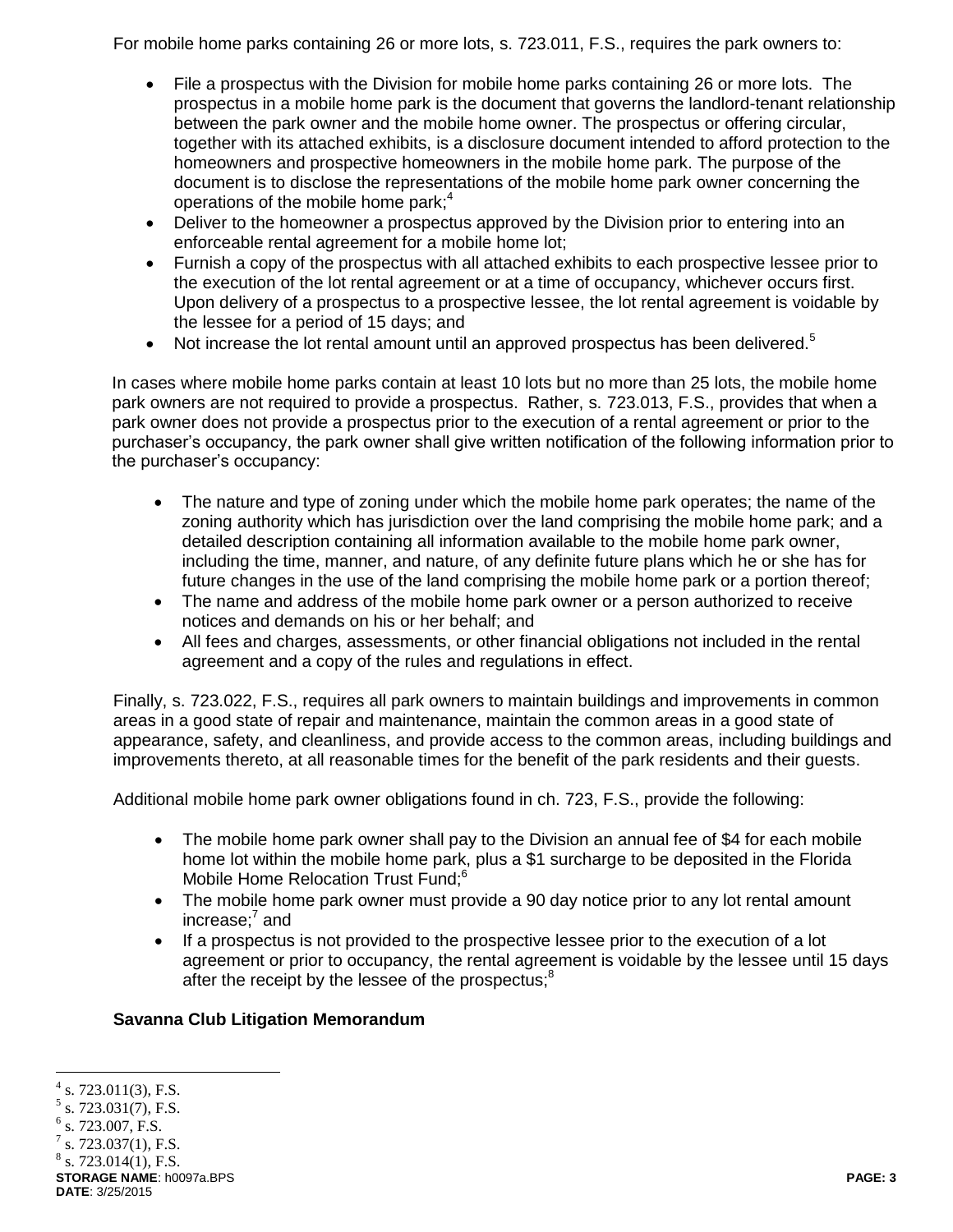On September 18, 2013, the Department issued a Litigation Memo regarding The Savanna Club, a subdivision located in St. Lucie County, Florida, on the questions of whether the Savanna Club was a "mobile home park" as defined in s. 723.003(6), F.S., or a "mobile home subdivision" as defined in s. 723.003(8), F.S. The Division determined the Savanna Club did not fit either definition.

The Savanna Club is a residential mobile home subdivision established in 1982, consisting of approximately 2,560 mobile homes and a recreation complex. An unspecified number of the lots were sold in fee simple and the remainder of the lots were leased to mobile home owners under 99-year leases that have an automatic renewal clause. All of the lots held in fee simple or through a 99-year lease are subject to a declaration of covenants and restrictions that requires membership in the homeowners' association. All members of the association, including members whose lots are held through a 99-year lease, have one vote in the association with no distinction in membership rights or obligations. The developer transferred the deed for the common areas and recreational areas to the homeowners' association.<sup>9</sup>

Each individual 99-year lease provides terms for rent increases. The adjusted monthly rental of the previous lease year is used as a base for the current lease year, plus the greater of a percentage increase based on the U.S. Consumer Price Index or three percent. When an original tenant transfers his or her interest in a lot subject to a 99-year lease, the new rent is based on the fair market value as determined by the landlord who is the developer. Therefore, the rent amount is not transferrable.

The Division found that the subdivision did not meet the definition of "mobile home subdivision" in s. 723.003(8), F.S., because the developer had not retained an interest in any common areas in the subdivision and because the 99-year leaseholders were the equitable owners of the lots.

Leaseholders of 99-year leases are considered equitable owners and the leased property is not exempt from the payment of property taxes.<sup>10</sup> Leaseholders of leases of 98 or more years are also entitled to claim a homestead exemption from ad valorem property taxes.<sup>11</sup>

The Division also found that Savanna Club could not be considered a "mobile home park" under s. 723.003(6), F.S., because the lots or spaces are not offered for rent or lease in the way that this provision contemplates. It noted that 99-year leases with an automatic renewal clause are the equivalent of an equitable interest and not a leasehold interest.

Since the creation of Savanna Club, mobile home owners who have their mobile homes on rented lots have paid rent according to their leases. The rent amount on those lots has increased based on increases set forth in the rental agreements, in some cases since 1982.

## **Effect of the Bill**

The bill amends the definition of "mobile home park" or "park" found in s. 723.003(6), F.S., to mean:

a use of land in which lots or spaces are offered for rent or lease for the placement of mobile homes, *regardless of the length of the rental or lease term or the person liable for the payment of ad valorem taxes on the lot or space*, and in which the primary use of the park is residential.

The bill reenacts and amends s. 73.072, F.S., which relates to compensation after the eminent domain taking of real property, for permanent improvements by mobile home owners. The bill incorporates the amendment made to the definition of "mobile home park" listed above.

Finally, the bill provides that the amendment to the definition of "mobile home park" is retroactive to the enactment of s. 723.003, F.S., on June 4, 1984. The amendment of the definition is not intended to

 $\overline{a}$ 

<sup>9</sup> Department of Business and Professional Regulation, *Litigation Memo re: Savanna Club*, Case No. 2007065818, Sept. 18, 2013. <sup>10</sup> *Ward v. Brown*, 919 So.2d 462 (Fla. 1st DCA 2005).

 $^{11}$  *See* s. 196.041(1), F.S.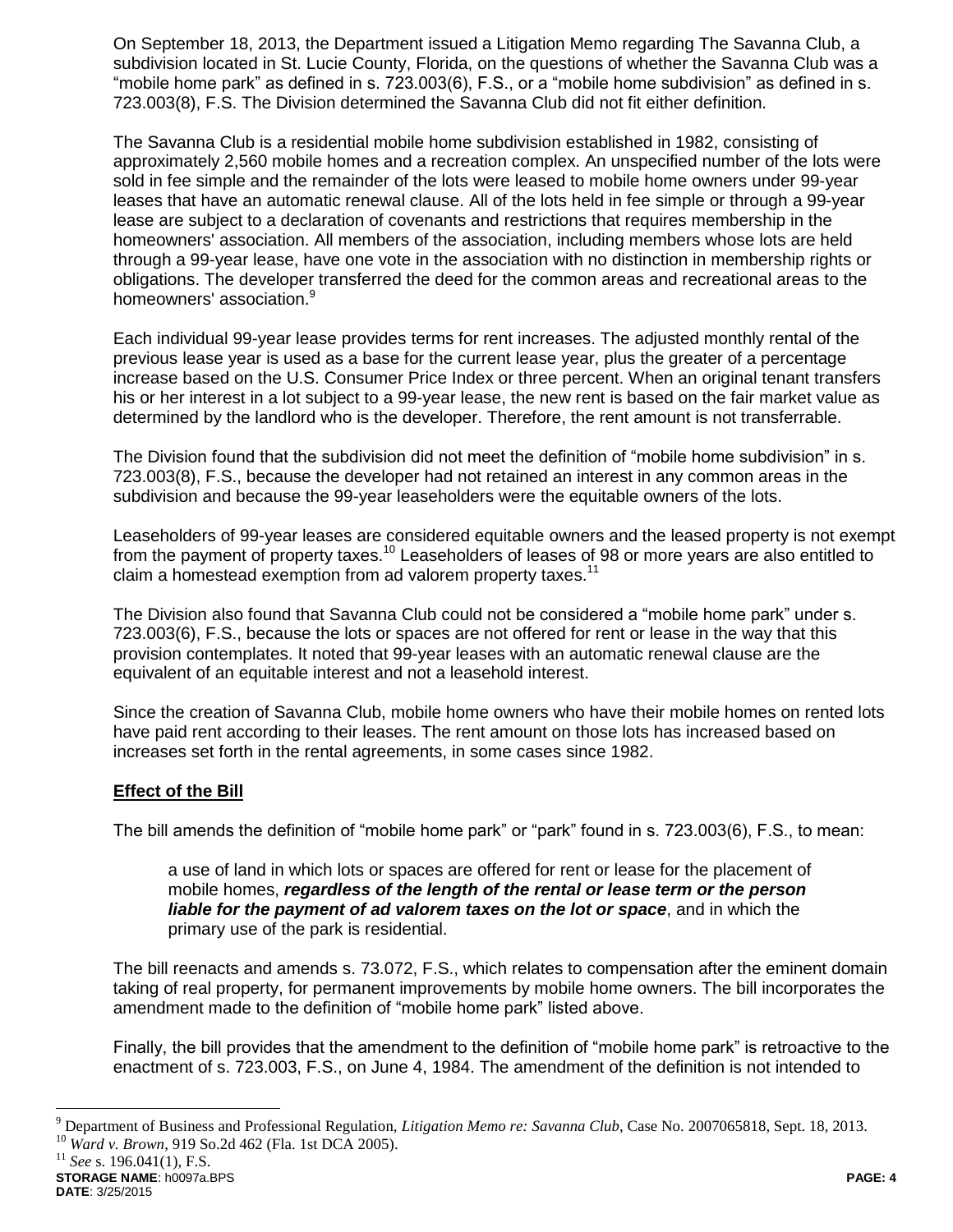affect assessments or liability for, or exemptions from ad valorem taxation on a lot or space upon which a mobile home is placed. The bill provides that the amendment is intended to be remedial in nature in order to clarify existing law and to abrogate the interpretation of law set forth by the Department in the Litigation Memo.

The bill appears to place the homes on lots with a 99-year lease at Savanna Club under the definition of mobile home park and therefore retroactively places the rights, obligations, and restrictions associated with ch. 723, F.S., on the Savanna Club mobile home lot owners and the mobile home owners.

The bill would take effect upon becoming law.

B. SECTION DIRECTORY:

Section 1 amends s. 723.003, F.S., revising the definition of the term "mobile home park" to clarify that it includes certain lots or spaces regardless of the rental or lease term's length or person liable for ad valorem taxes.

Section 2 reenacts and amends s. 73.072, F.S., to incorporate the amendment made to s. 723.003, F.S.

Section 3 provides that the bill takes effect upon becoming law.

## **II. FISCAL ANALYSIS & ECONOMIC IMPACT STATEMENT**

- A. FISCAL IMPACT ON STATE GOVERNMENT:
	- 1. Revenues:

None.

2. Expenditures:

None.

- B. FISCAL IMPACT ON LOCAL GOVERNMENTS:
	- 1. Revenues:

None.

2. Expenditures:

None.

C. DIRECT ECONOMIC IMPACT ON PRIVATE SECTOR:

Unknown. The bill language expands the coverage of ch. 723, F.S., to entities previously not covered. Chapter 723, F.S., provides requirements on entities and individuals that carry costs. The retroactive nature of the bill leaves unclear how ch. 723, F.S., will be enforced on these entities with regards to costs that the entities would have incurred in the past.

D. FISCAL COMMENTS:

None.

## **III. COMMENTS**

- A. CONSTITUTIONAL ISSUES:
	- 1. Applicability of Municipality/County Mandates Provision: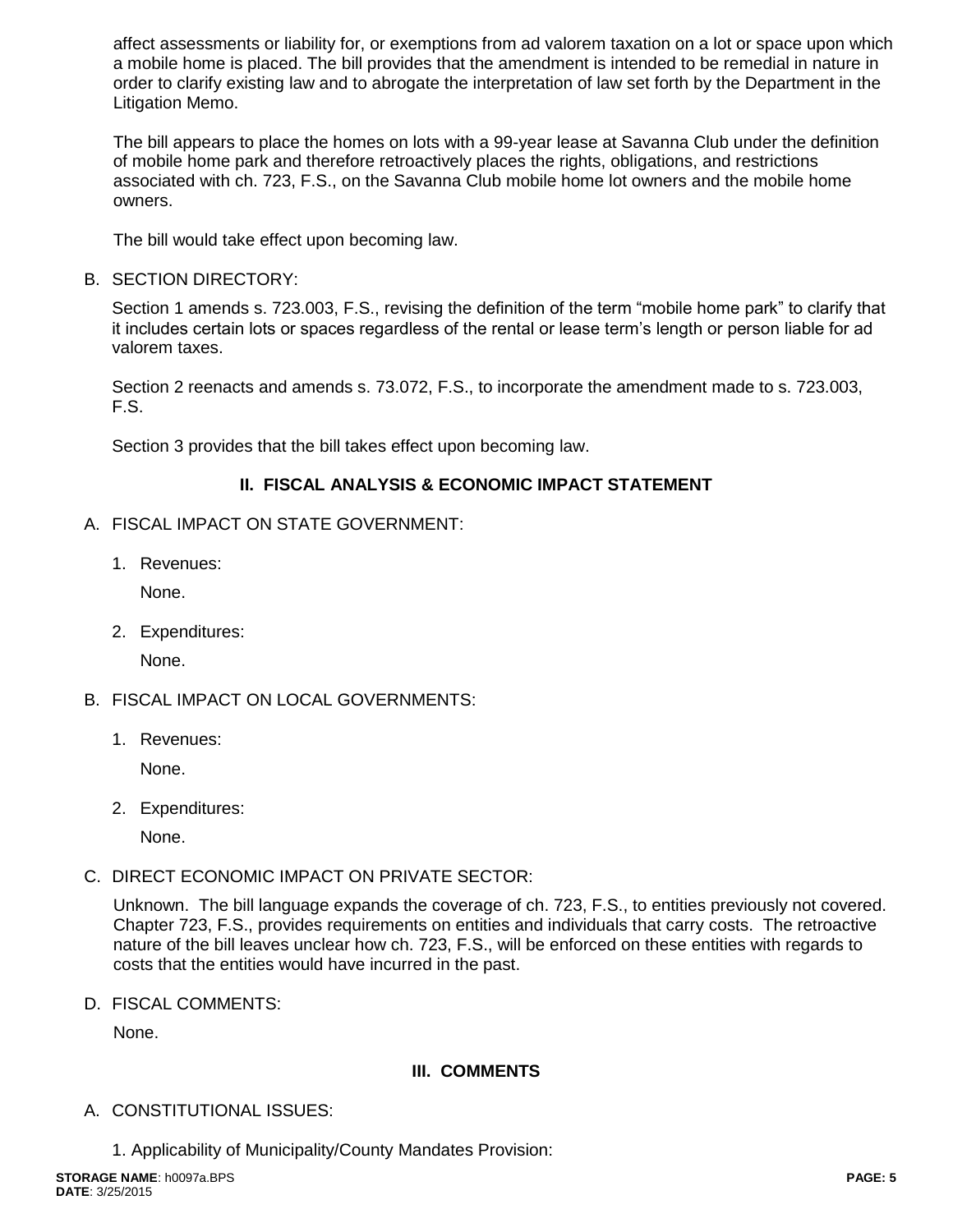Not Applicable. This bill does not appear to affect county or municipal governments.

2. Other:

The retroactive application of ch. 723, F.S., to mobile home lots or spaces that are held under longterm lease, i.e., 99-year leases may violate the Contract Clause,<sup>12</sup> the prohibition against ex post facto laws,<sup>13</sup> and the Due Process clauses<sup>14</sup> of the U.S. Constitution. To the extent the retroactive or prospective application of the requirements of ch. 723, F.S., conflict with the terms and conditions of affected long-term leases, including rent increase requirements, these provisions appear to implicate constitutional concerns relating to the impairment of contract.

The common law also provides that the government, through rule or legislation, cannot adversely affect substantive rights once such rights have vested.<sup>15</sup> Generally, courts will refuse to apply a statute retroactively if it "impairs vested rights, creates new obligations, or imposes new penalties."16

The Contract Clause prohibits states from passing laws which impair contract rights. It only prevents substantial impairments of contracts.<sup>17</sup> The courts use a balancing test to determine whether a particular regulation violates the contract clause. The courts measure the severity of contractual impairment against the importance of the interest advanced by the regulation. Also, courts look at whether the regulation is a reasonable and narrowly tailored means of promoting the state's interest.<sup>18</sup> Generally, courts accord considerable deference to legislative determinations relating to the need for laws which impair private obligations.<sup>19</sup> However, courts scrutinize the impairment of public contracts in a stricter fashion. They exhibit less deference to findings of the Legislature, because the Legislature may stand to gain from the outcome.<sup>20</sup>

Although the retroactive application of condominium laws to preexisting lease agreements between condominium associations and third parties may be constitutionally applied, $^{21}$  it is not clear whether mobile home park laws may be retroactively applied to pre-existing, long-term lease agreements between a homeowner lessee and the developer lessor.

In *Pomponio v. Claridge of Pompano Condominium, Inc.*, <sup>22</sup> the court stated that some degree of flexibility has developed over the last century in interpreting the contract clause in order to ameliorate the harshness of the original rigid application used by the United States Supreme Court. The Florida Supreme Court invalidated as an unconstitutional impairment of contract a statute that provided for the deposit of rent into a court registry during litigation involving obligations under a contract lease. In *Pomponio*, the court set forth several factors in balancing whether the state law has in fact operated as a substantial impairment of a contractual relationship. The severity of the impairment measures the height of the hurdle the state legislation must clear. The court stated that if there is minimal alteration of contractual obligations the inquiry can end at its first stage. Severe impairment can push the inquiry to a careful examination of the nature and purpose of the state legislation. The factors to be considered are:

- Whether the law was enacted to deal with a broad, generalized economic or social problem;
- Whether the law operates in an area that was already subject to state regulation at the time the contract was entered into; and

 $\overline{a}$  $12$  Article I, s. 10, U.S. Constitution.

<sup>&</sup>lt;sup>13</sup> Article I, s. 9, U.S. Constitution.

<sup>&</sup>lt;sup>14</sup> Fifth and Fourteenth Amendments, U.S. Constitution.

<sup>&</sup>lt;sup>15</sup> *Bitterman v. Bitterman*, 714 So.2d 356 (Fla. 1998).<br><sup>16</sup> Essex Insurance, Co. y. Integrated Drainage Solution

<sup>16</sup> *Essex Insurance, Co. v. Integrated Drainage Solutions, Inc*., 124 So.3d 947 at 951 (Fla. 2nd DCA 2013), quoting *State Farm Mut. Auto. Ins., Co. v. Laforet*, 658 So.2d 55 at 61 (Fla. 1995).

<sup>17</sup> *Home Building & Loan Ass'n v. Blaisdell,* 290 U.S. 398 (1923).

<sup>18</sup> *Allied Structural Steel Co. v. Spannaus*, 438 U.S. 234 (1978).

<sup>19</sup> *East New York Savings Bank v. Hahn*, 326 U.S. 230 (1945).

<sup>20</sup> *United States Trust Co. v. New Jersey*, 431 U.S. 1 (1977). *See generally*, Leo Clark, *The Contract Clause: A Basis for Limited Judicial Review of State Economic Regulation*, 39 U. MIAMI L. REV. 183 (1985).

<sup>21</sup> *Century Village, Inc. v. Wellington*, 361 So.2d 128 (Fla. 1978).

**STORAGE NAME**: h0097a.BPS **PAGE: 6** <sup>22</sup> *Pomponio v. Claridge of Pompano Condominium, Inc*., 378 So. 2d 774, 776 (Fla. 1979).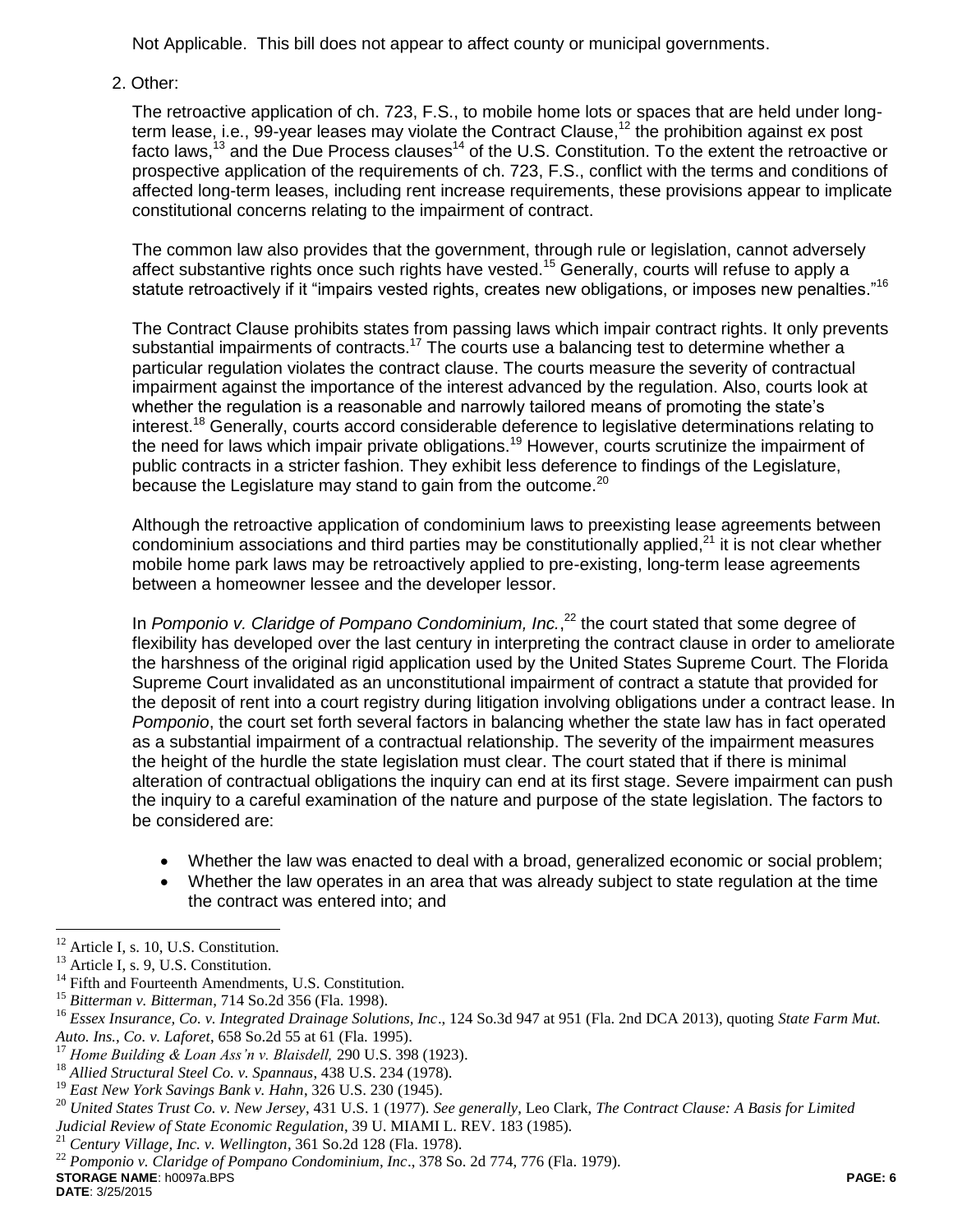Whether the effect on the contractual relationships is temporary or whether it is severe, permanent, immediate, and retroactive.<sup>23</sup>

In United States Fidelity & Guaranty Co.,<sup>24</sup> the U.S. Supreme Court adopted the method used in Pomponio. The court stated that the method required a balancing of a person's interest not to have his contracts impaired with the state's interest in exercising its legitimate police power. The court outlined the main factors to be considered in applying this balancing test.

- The threshold inquiry is "whether the state law has, in fact, operated as a substantial impairment of a contractual relationship."<sup>25</sup> The severity of the impairment increases the level of scrutiny.
- In determining the extent of the impairment, the court considered whether the industry the complaining party entered has been regulated in the past. This is a consideration because if the party was already subject to regulation at the time the contract was entered, then it is understood that it would be subject to further legislation upon the same topic.<sup>26</sup>
- If the state regulation constitutes a substantial impairment, the state needs a significant and legitimate public purpose behind the regulation.
- Once the legitimate public purpose is identified, the next inquiry is whether the adjustment of the rights and responsibilities of the contracting parties are appropriate to the public purpose justifying the legislation.<sup>27</sup>
- B. RULE-MAKING AUTHORITY:

None.

C. DRAFTING ISSUES OR OTHER COMMENTS:

Section 723.031(4), F.S., requires that rental agreements have a term of not less than 1 year from the date of initial occupancy. Section 723.031, F.S., is not amended in this bill. The bill provides that a "mobile home park" is "a use of land in which lots or spaces are offered for rent or lease for the placement of mobile homes, regardless of the length of the rental or lease term…" This language conflicts with the minimum 1-year term requirement of s. 723.031(4), F.S.

The effect of the bill is unclear as applied to the 99-year lease lots of the Savanna Club or similar situations as to whether:

- The new mobile home park owner will be found in violation of ch. 723, F.S., for failure to file a prospectus with the Division;
- The new mobile home park owner will be found in violation of ch. 723, F.S., for failing to deliver a prospectus or appropriate notice to the homeowner prior to entering into the rental agreement;
- The failure to provide a prospectus invalidates the previous rental agreements;
- Any rental amount increases or decreases imposed subsequent to 1984 are invalid;
- All parties would be required to enter new rental agreements following the enactment of the bill; however, how the rental amounts would be determined is unclear;
- Previous rental agreements are void;
- Mobile home park owners owe the Division past-due annual dues dating back to 1984 totaling \$4 per lot, for each year since 1984;
- All rental agreements are voidable if a prospectus was not originally provided to the prospective lessee prior to the execution of a lot agreement or prior to occupancy;

 $\overline{a}$ 

<sup>23</sup> *Pomponio,* 378 So. 2d at 779.

<sup>&</sup>lt;sup>24</sup> United States Fidelity & Guaranty Co. v. Department of Insurance, 453 So.2d 1355 (Fla. 1984).

<sup>25</sup> *United States Fidelity & Guaranty Co.,* 453 So.2d at 1360 (quoting *Allied Structural Steel Co., v. Spannaus*, 438 U.S. 234, 244 (1978)).

<sup>26</sup> *Id.* (citing *Allied Structural Steel Co.,* 438 U.S. at 242, n. 13). <sup>27</sup> *Id*.